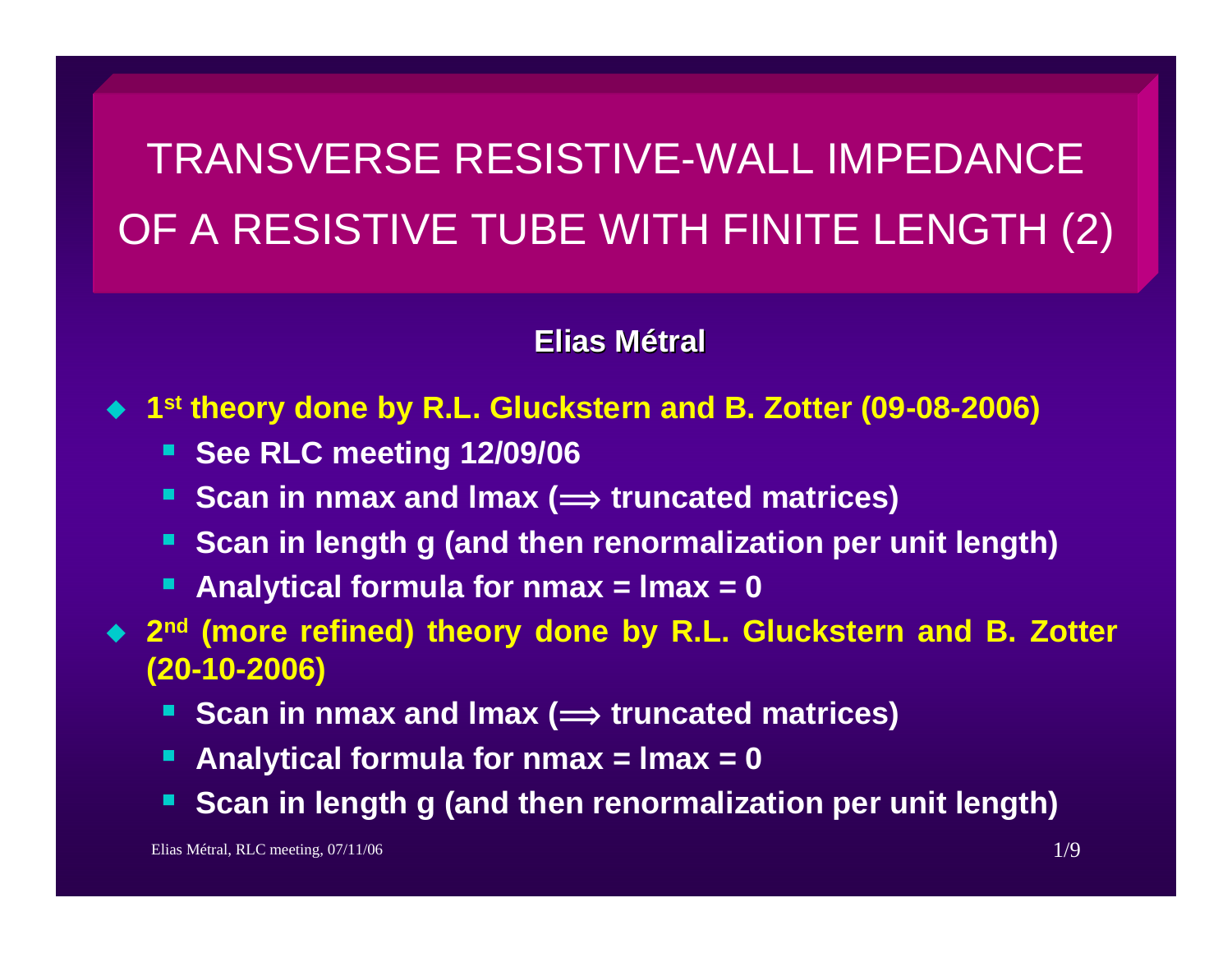#### **GEOMETRY OF THE PROBLEM**

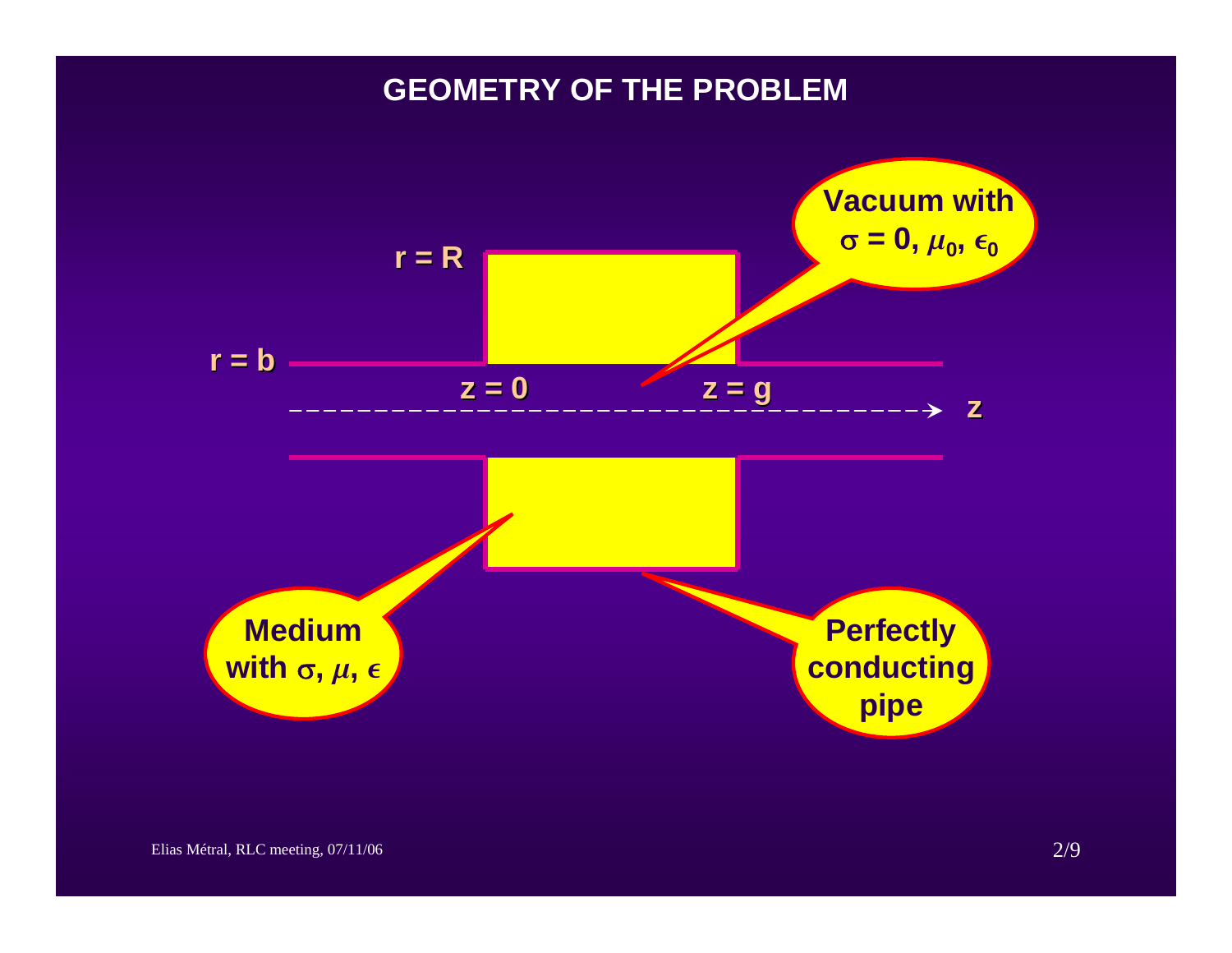## **1st THEORY Application to the case of a LHC collimator** п **Length = g = 1 m** ш **Half gap = b = 2 mm**  $\blacksquare$ **Resistivity** = 10  $\mu\Omega$ **m**  $\blacksquare$  **Wall thickness = R = 2.5 cmINFINITE LENGTH COMPUTATION FINITE LENGTH COMPUTATION (with nmax = lmax = 10)**

 $Z_{\rm y}$  [ $\Omega$  / m]  $Z_{\rm y}$  [ $\Omega$  / m]  $1 \times 10^{10}$  $1 \times 10^{10}$  $1 \times 10^8$  $1 \times 10^8$ == TIII M  $1 \times 10^6$ 20 I  $1 \times 10^6$ 1000010000Ш 100100 $1 \times 10^8$   $1 \times 10^{10}$  *f* [Hz]  $1 \times 10^8$   $1 \times 10^{10}$  *f* [Hz]  $10000 \t 1. \times 10^6$  $10000 \t 1 \times 10^6$ 100100

Elias Métral, RLC meeting,  $07/11/06$  3/9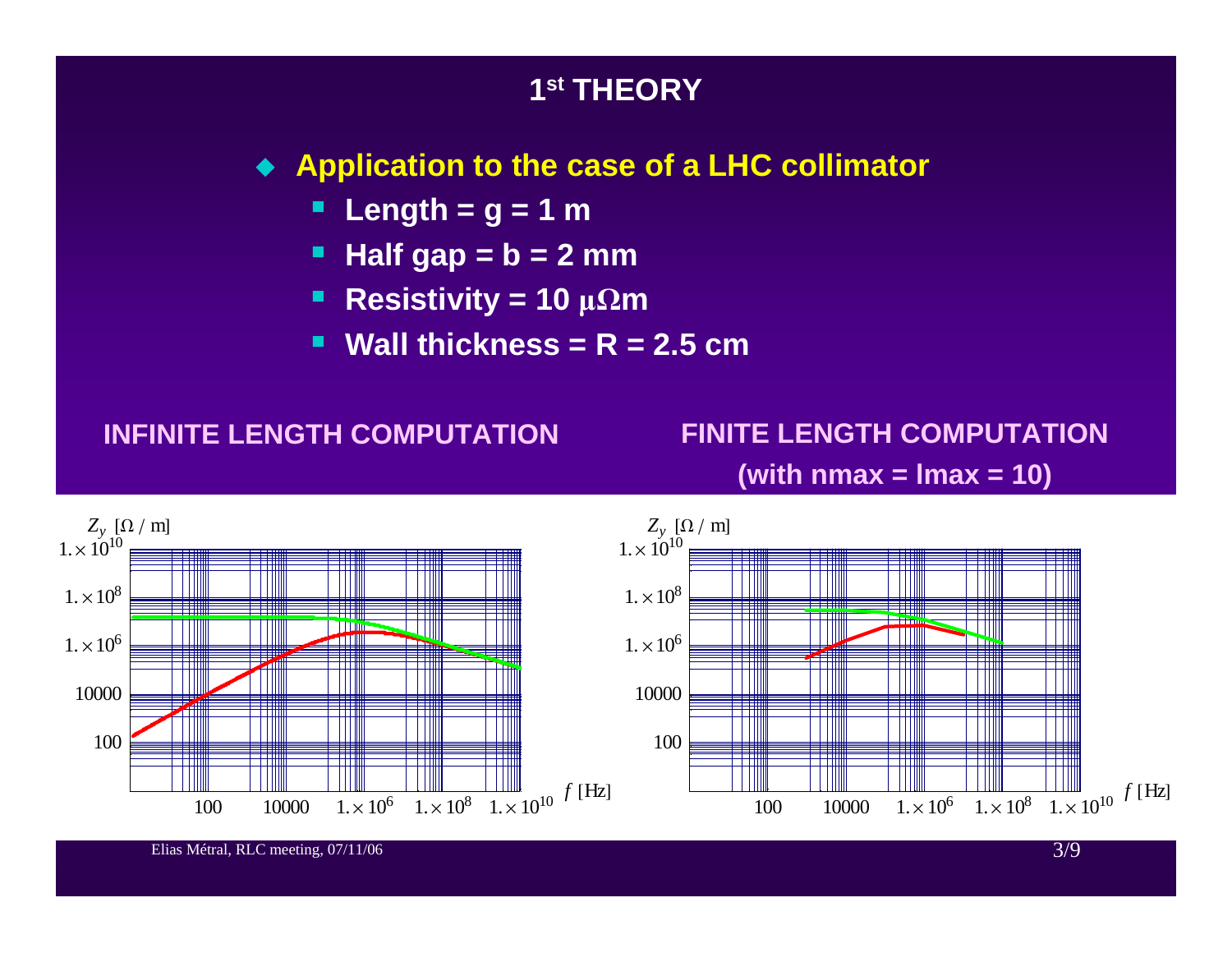#### ◆ Scan in nmax (= Imax here) for the case of a LHC collimator



Elias Métral, RLC meeting, 07/11/06 4/9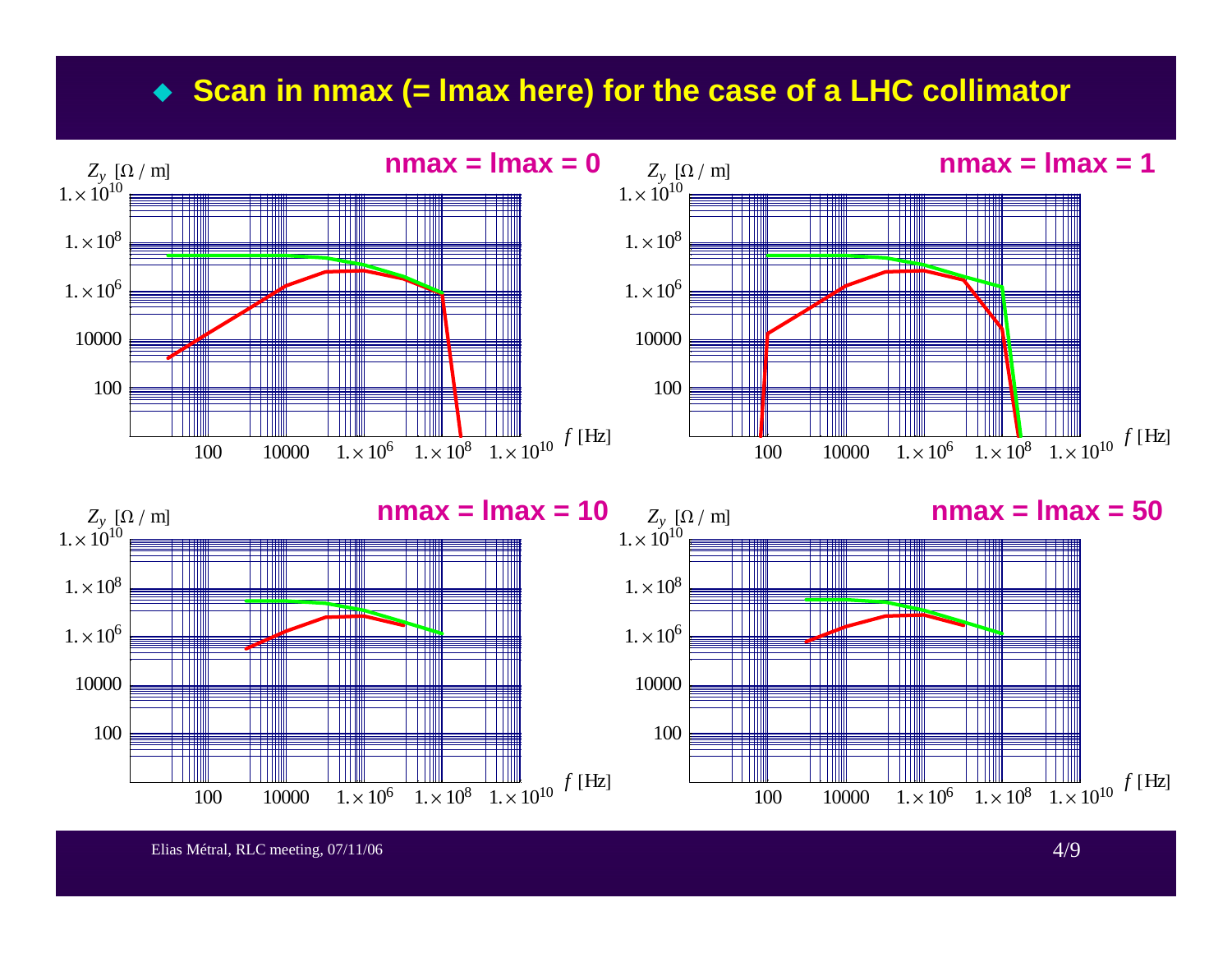# **Scan in g for the case of a LHC collimator (and then renormalization per unit length) and nmax = lmax = 0**







Elias Métral, RLC meeting,  $07/11/06$  5/9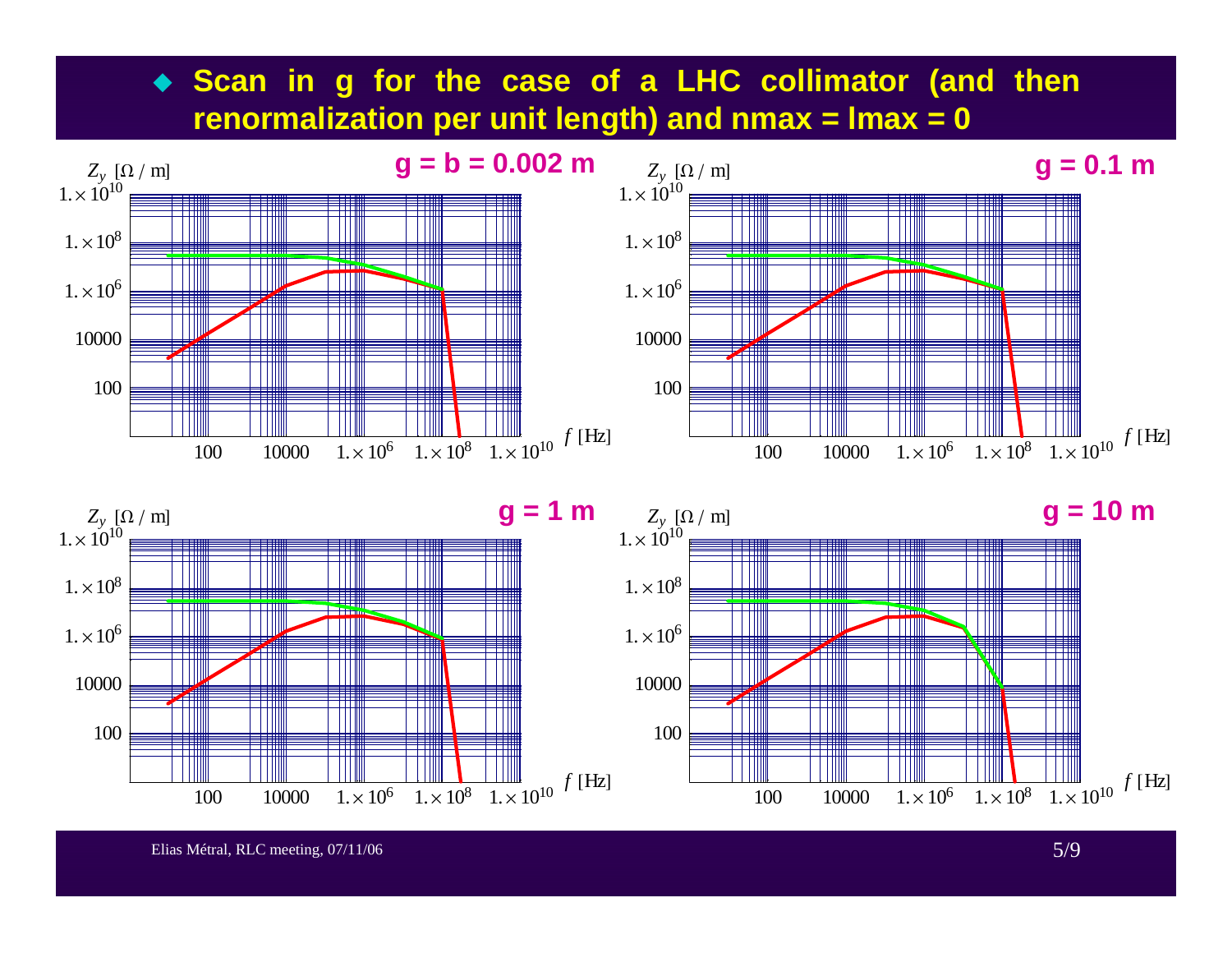## **Analytical formula taking into account only nmax = lmax = 0**



⇒ **The fact that we have no result above ~ 108 Hz is due to the fact that then S(** $\alpha$ **<sup>0</sup><sup>0</sup>) and S'(** $\alpha$ **<sup>0</sup><sup>0</sup>) are then equal to 0 with Mathematica,** and we need to compute the ratio S' $(\alpha_0 b)$  / S $(\alpha_0 b)$ . We should try to **find approximation of these Bessel functions for high frequency…**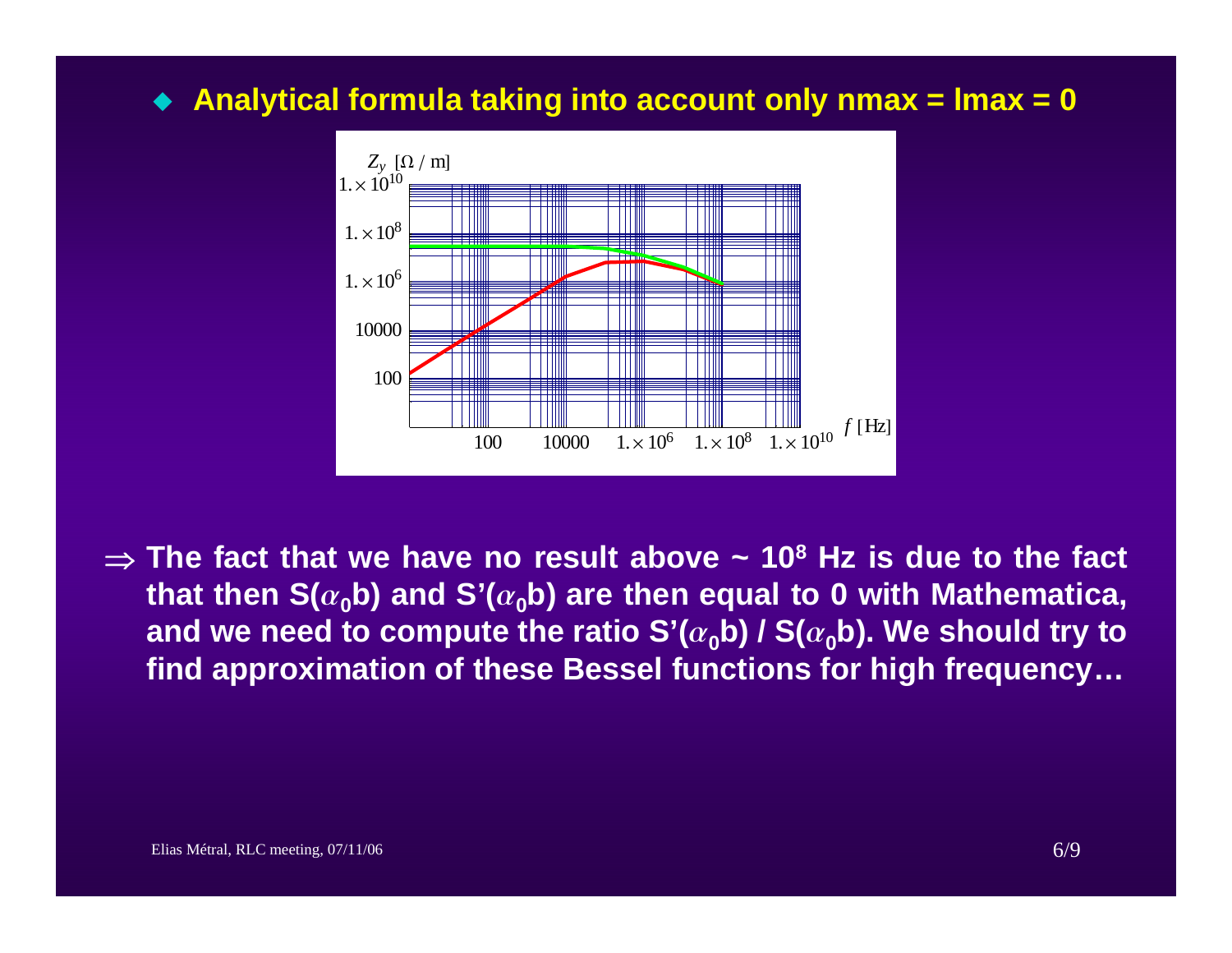# **2nd THEORY** ◆ Scan in nmax (= Imax here) for the case of a LHC collimator



Elias Métral, RLC meeting,  $07/11/06$  7/9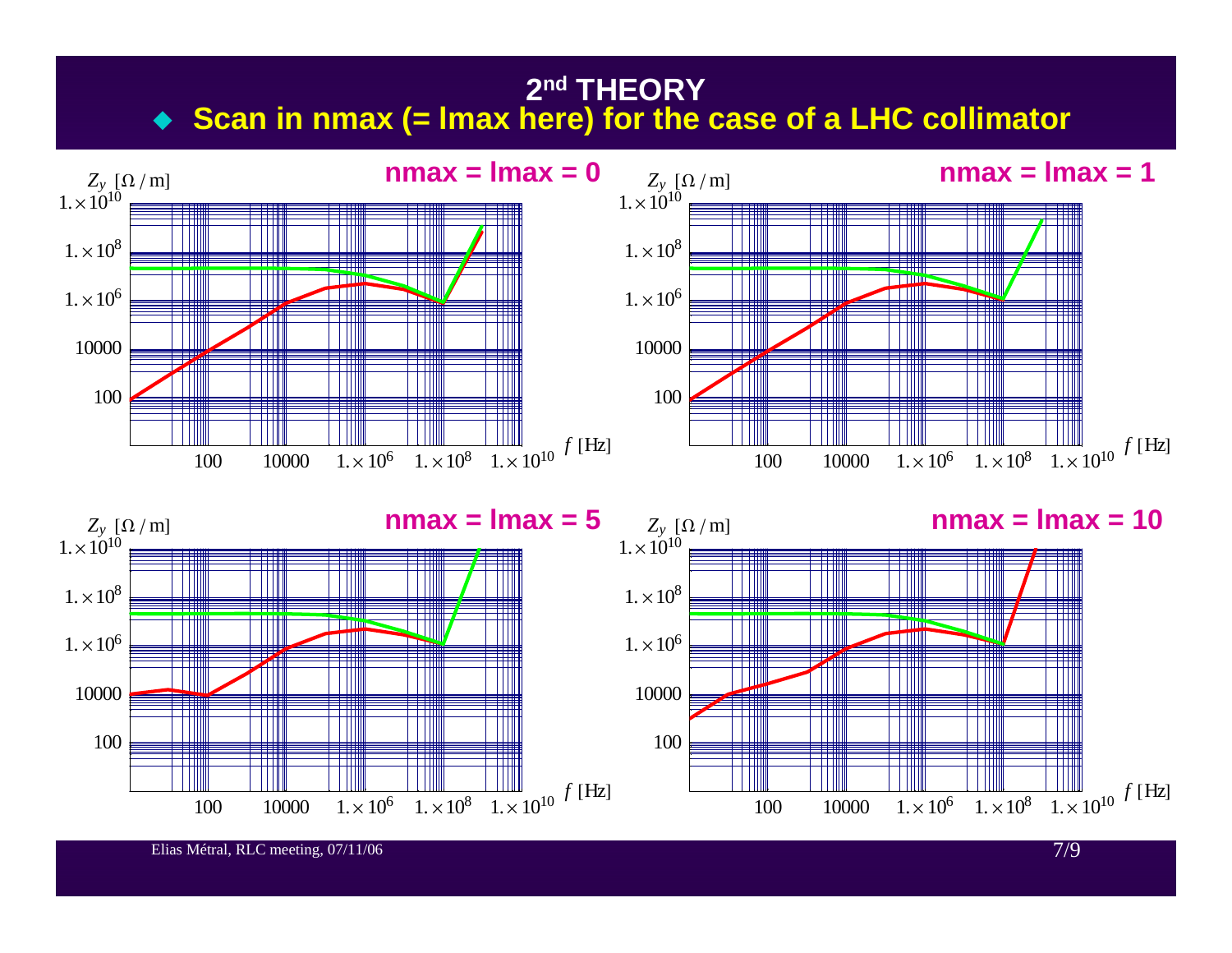